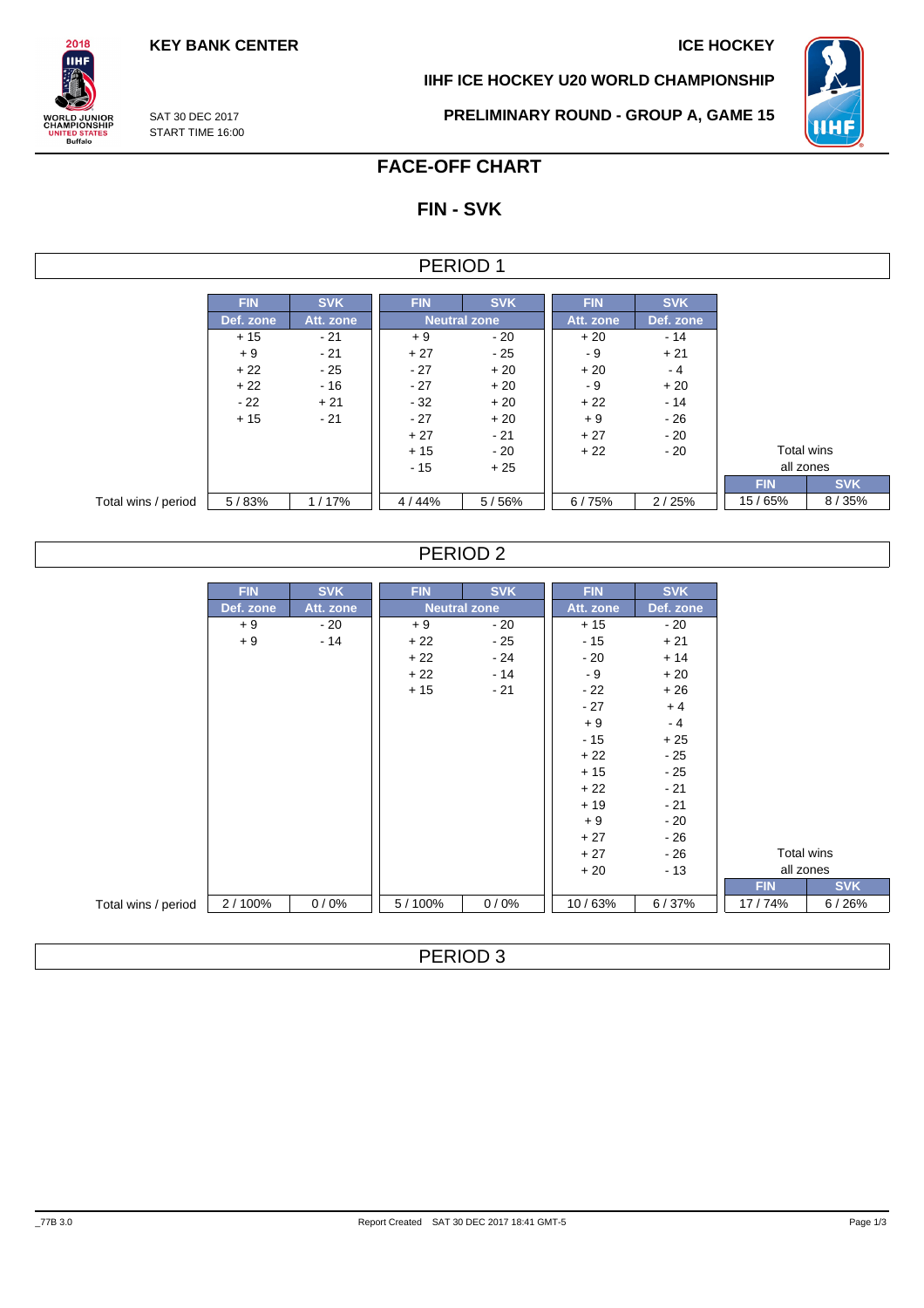**HHI** 

## **KEY BANK CENTER ICE HOCKEY**





## **PRELIMINARY ROUND - GROUP A, GAME 15**

SAT 30 DEC 2017 START TIME 16:00

|                     | <b>FIN</b> | <b>SVK</b> | <b>FIN</b>          | <b>SVK</b> | <b>FIN</b> | <b>SVK</b> |                          |
|---------------------|------------|------------|---------------------|------------|------------|------------|--------------------------|
|                     | Def. zone  | Att. zone  | <b>Neutral zone</b> |            | Att. zone  | Def. zone  |                          |
|                     | $+9$       | - 21       | $-22$               | $+20$      | $+22$      | $-20$      |                          |
|                     | $+22$      | $-25$      | $+9$                | $-25$      | $-27$      | $+14$      |                          |
|                     | $+15$      | $-21$      | $-27$               | $+14$      | $+15$      | $-25$      |                          |
|                     | $+22$      | $-16$      | $+22$               | - 20       | $-15$      | $+21$      |                          |
|                     | $+9$       | $-25$      | $+15$               | $-16$      | $+19$      | $-14$      |                          |
|                     | $+9$       | $-25$      | $+9$                | - 25       | $-15$      | $+25$      |                          |
|                     |            |            |                     |            | $+27$      | $-21$      |                          |
|                     |            |            |                     |            | $+27$      | $-21$      |                          |
|                     |            |            |                     |            | $+15$      | $-20$      | Total wins               |
|                     |            |            |                     |            | $+22$      | $-23$      | all zones                |
|                     |            |            |                     |            |            |            | <b>SVK</b><br><b>FIN</b> |
| Total wins / period | 6/100%     | 0/0%       | 4/67%               | 2/33%      | 7/70%      | 3/30%      | 17/77%<br>5/23%          |

## **TOTAL**

|                   | <b>FIN</b> | <b>SVK</b> | FIN                   | <b>SVK</b> | FIN       | <b>SVK</b> | Total wins |            |
|-------------------|------------|------------|-----------------------|------------|-----------|------------|------------|------------|
|                   | Def. zone  | Att. zone  | <b>Neutral zone</b> ! |            | Att. zone | Def. zone  | all zones  |            |
|                   |            |            |                       |            |           |            | <b>FIN</b> | <b>SVK</b> |
| Total wins / game | 13 / 93%   | 1/7%       | 13/65%                | 7/35%      | 23/68%    | 11 / 32%   | 49/72%     | 19 / 28%   |